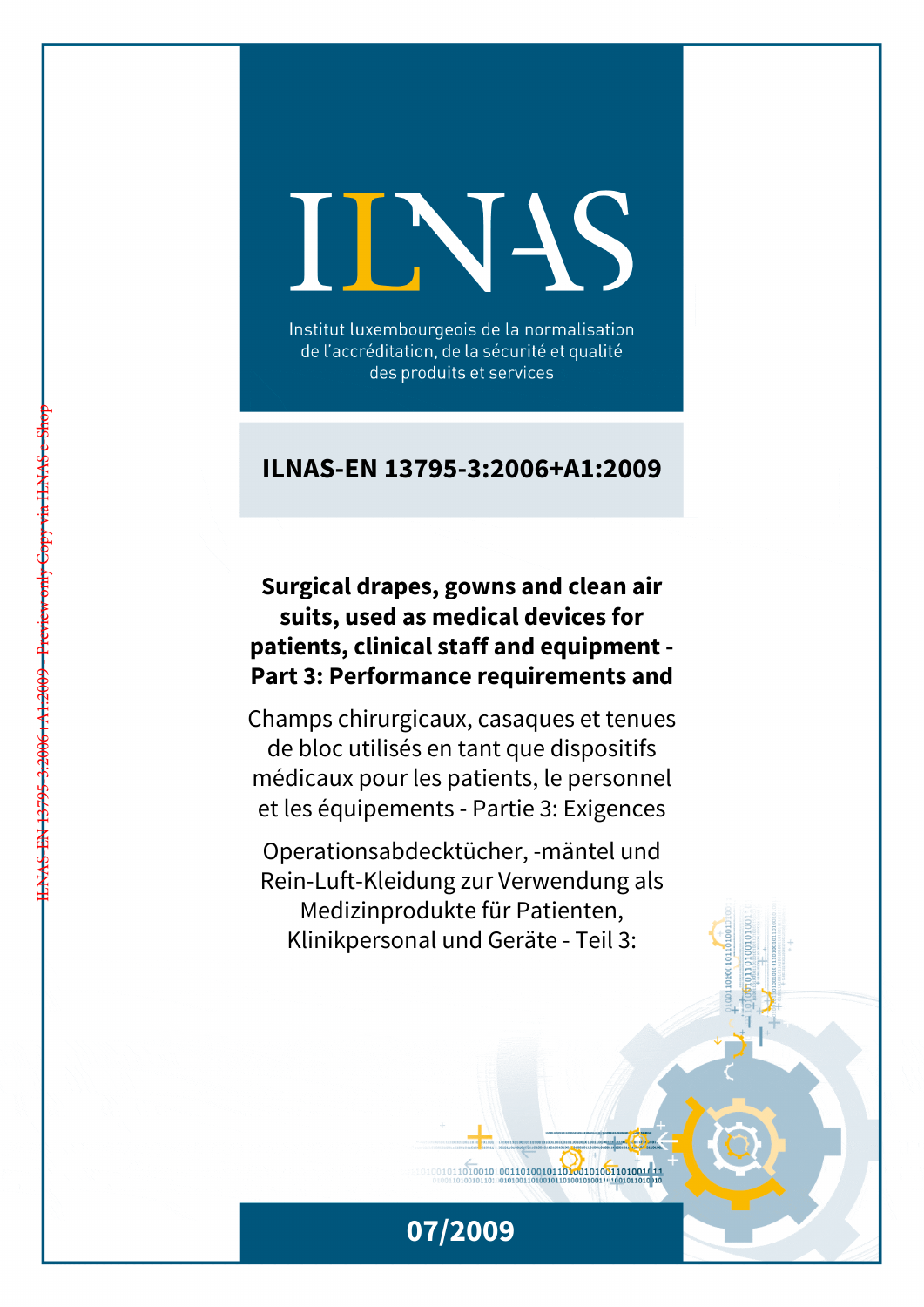#### **National Foreword**

This European Standard EN 13795-3:2006+A1:2009 was adopted as Luxembourgish Standard ILNAS-EN 13795-3:2006+A1:2009.

Every interested party, which is member of an organization based in Luxembourg, can participate for FREE in the development of Luxembourgish (ILNAS), European (CEN, CENELEC) and International (ISO, IEC) standards:

- Participate in the design of standards
- Foresee future developments
- Participate in technical committee meetings

https://portail-qualite.public.lu/fr/normes-normalisation/participer-normalisation.html

#### **THIS PUBLICATION IS COPYRIGHT PROTECTED**

Nothing from this publication may be reproduced or utilized in any form or by any mean - electronic, mechanical, photocopying or any other data carries without prior permission!